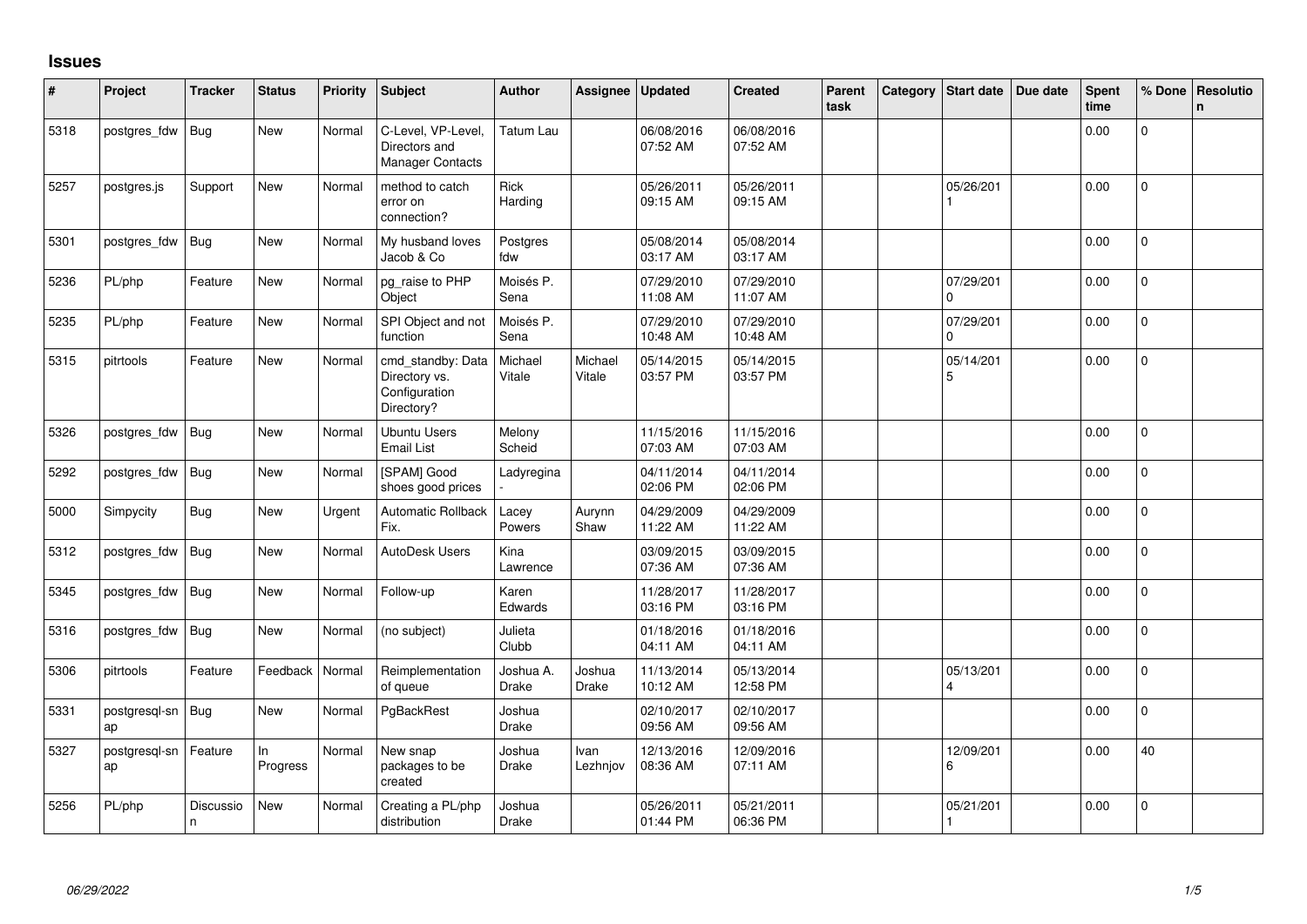| #    | Project             | <b>Tracker</b> | <b>Status</b>   | <b>Priority</b> | Subject                                                                      | <b>Author</b>                   | Assignee         | <b>Updated</b>         | <b>Created</b>         | Parent<br>task | Category | <b>Start date</b> | Due date  | <b>Spent</b><br>time | % Done         | Resolutio<br>n |
|------|---------------------|----------------|-----------------|-----------------|------------------------------------------------------------------------------|---------------------------------|------------------|------------------------|------------------------|----------------|----------|-------------------|-----------|----------------------|----------------|----------------|
| 5317 | postgres_fdw        | <b>Bug</b>     | New             | Normal          | Jonie Bittenbender                                                           | Jonie<br>Bittenbende            |                  | 01/26/2016<br>10:56 PM | 01/26/2016<br>10:56 PM |                |          |                   |           | 0.00                 | $\mathbf 0$    |                |
| 5291 | postgres_fdw        | <b>Bug</b>     | New             | Normal          | Great watches at<br>cut-prices                                               | Jkawasaki ·                     |                  | 04/11/2014<br>07:30 AM | 04/11/2014<br>07:30 AM |                |          |                   |           | 0.00                 | $\overline{0}$ |                |
| 5340 | postgresql-sn<br>ap | $ $ Task       | New             | Normal          | Change package<br>name                                                       | Ivan<br>Lezhnjov                | Ivan<br>Lezhnjov | 08/02/2017<br>11:44 PM | 08/02/2017<br>11:44 PM |                |          | 08/02/201         | 08/04/201 | 0.00                 | $\mathbf 0$    |                |
| 5339 | postgresql-sn<br>ap | Task           | New             | Normal          | Explore tracks<br>feature                                                    | Ivan<br>Lezhnjov                | Ivan<br>Lezhnjov | 06/09/2017<br>03:47 AM | 06/09/2017<br>03:47 AM |                |          | 06/09/201         | 06/16/201 | 0.00                 | $\mathbf 0$    |                |
| 5321 | postgresql-sn<br>ap | Task           | New             | Normal          | Make postgres a<br>systemd daemon                                            | Ivan<br>Lezhnjov                |                  | 10/28/2016<br>06:34 AM | 10/28/2016<br>06:34 AM |                |          | 10/28/201<br>6    |           | 0.00                 | $\mathbf 0$    |                |
| 5328 | pitrtools           | Bug            | New             | High            | threaded_rsync.py:<br>--delete-excluded<br>causes all files to<br>be deleted | Eric<br>Worden                  |                  | 01/17/2017<br>10:48 AM | 01/17/2017<br>10:48 AM |                |          | 01/17/201         |           | 0.00                 | $\mathbf 0$    |                |
| 4960 | Pggraph             | Bug            | New             | High            | pg error of<br>pggraph_2_2                                                   | Devrim<br>Gunduz                | Aurynn<br>Shaw   | 12/30/2008<br>09:09 AM | 12/30/2008<br>09:09 AM |                |          |                   |           | 0.00                 | 0              |                |
| 4931 | Pggraph             | Feature        | New             | Normal          | Develop a nagios<br>plugin for pggraph<br>checks                             | Devrim<br>Gunduz                | Aurynn<br>Shaw   | 12/18/2007<br>07:24 PM | 12/18/2007<br>07:24 PM |                |          |                   |           | 0.00                 | $\mathbf 0$    |                |
| 4925 | Pggraph             | Feature        | New             | Normal          | Allow graphing<br>specific intervals                                         | Darcy<br><b>Buskermole</b><br>n | Aurynn<br>Shaw   | 10/16/2007<br>10:28 AM | 07/03/2007<br>08:28 AM |                |          |                   |           | 0.00                 | $\mathbf 0$    |                |
| 4915 | Pggraph             | Feature        | In<br>Progress  | Normal          | insert_time should<br>be timestamptz                                         | Darcy<br>Buskermole<br>n        | Aurynn<br>Shaw   | 10/16/2007<br>09:45 AM | 03/21/2007<br>06:35 AM |                |          |                   |           | 0.00                 | $\mathbf 0$    |                |
| 4890 | Pggraph             | Feature        | In.<br>Progress | Normal          | new report(s)                                                                | Darcy<br><b>Buskermole</b><br>n | Aurynn<br>Shaw   | 10/16/2007<br>10:20 AM | 09/25/2006<br>10:36 PM |                |          |                   |           | 0.00                 | $\mathbf 0$    |                |
| 5350 | PL/php              | <b>Bug</b>     | New             | Normal          | Fwd: Telcel red                                                              | briana26c -                     |                  | 11/09/2018<br>09:47 PM | 11/09/2018<br>09:47 PM |                |          |                   |           | 0.00                 | $\mathbf 0$    |                |
| 5349 | PL/php              | <b>Bug</b>     | New             | Normal          | <b>Telcel red</b>                                                            | briana26c -                     |                  | 11/04/2018<br>11:06 AM | 11/04/2018<br>11:06 AM |                |          |                   |           | 0.00                 | $\mathbf 0$    |                |
| 4984 | PL/php              | Feature        | ln.<br>Progress | Normal          | Composite Type<br>Argument as table                                          | bford -                         |                  | 05/21/2011<br>04:50 PM | 12/15/2005<br>03:38 AM |                |          |                   |           | 0.00                 | $\mathbf 0$    |                |
| 4926 | Pggraph             | Feature        | New             | Normal          | insert/update/delete   bford -                                               |                                 | Aurynn<br>Shaw   | 12/26/2007<br>12:26 PM | 08/20/2007<br>04:15 PM |                |          |                   |           | 0.00                 | $\overline{0}$ |                |
| 4914 | Pggraph             | Feature        | In<br>Progress  | Normal          | customer feedback                                                            | bford -                         | Aurynn<br>Shaw   | 08/20/2007<br>02:37 PM | 03/19/2007<br>08:54 PM |                |          |                   |           | 0.00                 | $\overline{0}$ |                |
| 4908 | Pggraph             | Feature        | In<br>Progress  | Normal          | Table statistics<br>tablename                                                | bford -                         | Aurynn<br>Shaw   | 08/20/2007<br>02:35 PM | 01/07/2007<br>07:26 PM |                |          |                   |           | 0.00                 | $\overline{0}$ |                |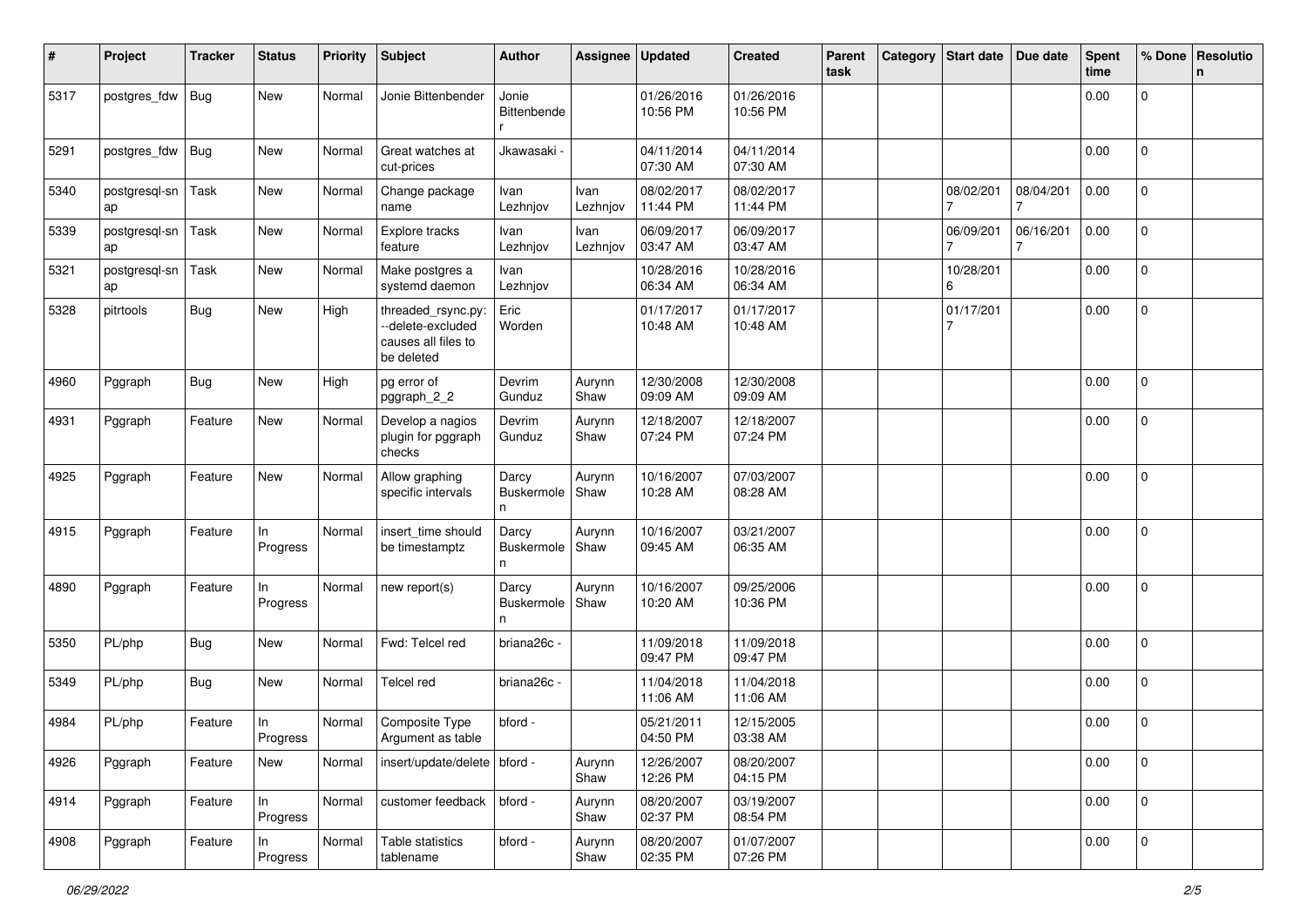| #    | Project   | <b>Tracker</b> | <b>Status</b> | <b>Priority</b> | <b>Subject</b>                                                        | <b>Author</b>  | Assignee       | <b>Updated</b>         | <b>Created</b>         | Parent<br>task | Category | Start date Due date | <b>Spent</b><br>time | % Done              | Resolutio<br>n. |
|------|-----------|----------------|---------------|-----------------|-----------------------------------------------------------------------|----------------|----------------|------------------------|------------------------|----------------|----------|---------------------|----------------------|---------------------|-----------------|
| 4901 | Pggraph   | Feature        | New           | High            | pggraph_table<br>doesn't list tables                                  | bford -        | Aurynn<br>Shaw | 12/30/2008<br>01:56 PM | 12/29/2006<br>05:18 PM |                |          |                     | 0.00                 | $\mathbf 0$         |                 |
| 4873 | Odbcng    | Feature        | New           | High            | Win64 version                                                         | bford -        | bford -        | 07/23/2008<br>02:21 AM | 07/23/2008<br>02:21 AM |                |          |                     | 0.00                 | $\mathbf 0$         |                 |
| 4872 | Odbcng    | Bug            | New           | High            | ODBCng +<br><b>UNICODE</b>                                            | bford -        | bford -        | 04/24/2008<br>08:55 AM | 04/24/2008<br>08:55 AM |                |          |                     | 0.00                 | 0                   |                 |
| 4868 | Odbcng    | Feature        | New           | High            | Test environment                                                      | bford -        | bford -        | 11/28/2007<br>02:22 PM | 11/27/2007<br>08:48 PM |                |          |                     | 0.00                 | $\mathbf 0$         |                 |
| 4866 | Odbcng    | Feature        | New           | High            | please post test<br>cases                                             | bford -        | bford -        | 11/16/2007<br>08:21 PM | 11/16/2007<br>08:21 PM |                |          |                     | 0.00                 | $\mathbf{0}$        |                 |
| 4993 | Simpycity | <b>Bug</b>     | New           | High            | Finish docs                                                           | Aurynn<br>Shaw | Aurynn<br>Shaw | 11/25/2008<br>11:31 AM | 11/25/2008<br>11:31 AM |                |          |                     | 0.00                 | $\overline{0}$      |                 |
| 4959 | Pggraph   | <b>Bug</b>     | New           | High            | Upgrade all present<br>pggraph clients to<br>pggraph_2_2              | Aurynn<br>Shaw | Aurynn<br>Shaw | 07/28/2008<br>08:07 AM | 07/28/2008<br>08:07 AM |                |          |                     | 0.00                 | $\mathbf{0}$        |                 |
| 4958 | Pggraph   | Bug            | New           | High            | Fix the "Help I have<br>no data" problem<br>with pggraph.             | Aurynn<br>Shaw | Aurynn<br>Shaw | 07/25/2008<br>11:37 AM | 07/25/2008<br>11:37 AM |                |          |                     | 0.00                 | $\overline{0}$      |                 |
| 4956 | Pggraph   | <b>Bug</b>     | New           | High            | dbrollup.py needs<br>to support pggraph<br>$2.2\phantom{0}$           | Aurynn<br>Shaw | Aurynn<br>Shaw | 07/25/2008<br>08:02 AM | 07/25/2008<br>08:02 AM |                |          |                     | 0.00                 | $\overline{0}$      |                 |
| 4954 | Pggraph   | <b>Bug</b>     | New           | High            | pggraph_clients                                                       | Aurynn<br>Shaw | Aurynn<br>Shaw | 07/25/2008<br>07:59 AM | 07/25/2008<br>07:59 AM |                |          |                     | 0.00                 | 0                   |                 |
| 4952 | Pggraph   | <b>Bug</b>     | New           | High            | Help interface                                                        | Aurynn<br>Shaw | Aurynn<br>Shaw | 07/21/2008<br>10:40 AM | 07/21/2008<br>10:40 AM |                |          |                     | 0.00                 | $\mathbf{0}$        |                 |
| 4951 | Pggraph   | Bug            | New           | High            | Document date<br>range behaviour                                      | Aurynn<br>Shaw | Aurynn<br>Shaw | 07/21/2008<br>10:44 AM | 07/21/2008<br>10:38 AM |                |          |                     | 0.00                 | 0                   |                 |
| 4950 | Pggraph   | <b>Bug</b>     | New           | High            | Write unit tests                                                      | Aurynn<br>Shaw | Aurynn<br>Shaw | 07/17/2008<br>05:02 PM | 07/17/2008<br>05:02 PM |                |          |                     | 0.00                 | 0                   |                 |
| 4949 | Pggraph   | Bug            | New           | High            | Document<br>behaviour                                                 | Aurynn<br>Shaw | Aurynn<br>Shaw | 07/21/2008<br>10:44 AM | 07/17/2008<br>04:59 PM |                |          |                     | 0.00                 | 0                   |                 |
| 4948 | Pggraph   | <b>Bug</b>     | New           | High            | in pggraph_table,<br>prevent crash if no<br>tables present            | Aurynn<br>Shaw | Aurynn<br>Shaw | 07/16/2008<br>09:42 PM | 07/16/2008<br>09:42 PM |                |          |                     | 0.00                 | 0                   |                 |
| 4947 | Pggraph   | <b>Bug</b>     | New           | High            | Do testing of data<br>arrays                                          | Aurynn<br>Shaw | Aurynn<br>Shaw | 07/16/2008<br>09:01 PM | 07/16/2008<br>09:01 PM |                |          |                     | 0.00                 | $\mathsf{O}\xspace$ |                 |
| 4945 | Pggraph   | <b>Bug</b>     | New           | High            | Force all graphs to<br>abort if non-specific   Shaw<br>data specified | Aurynn         | Aurynn<br>Shaw | 07/16/2008<br>10:14 PM | 07/15/2008<br>03:32 PM |                |          |                     | 0.00                 | $\mathsf 0$         |                 |
| 4943 | Pggraph   | <b>Bug</b>     | New           | Low             | Future Planning<br>and Ideas                                          | Aurynn<br>Shaw | Aurynn<br>Shaw | 07/16/2008<br>10:14 PM | 07/14/2008<br>11:32 AM |                |          |                     | 0.00                 | $\mathsf{O}\xspace$ |                 |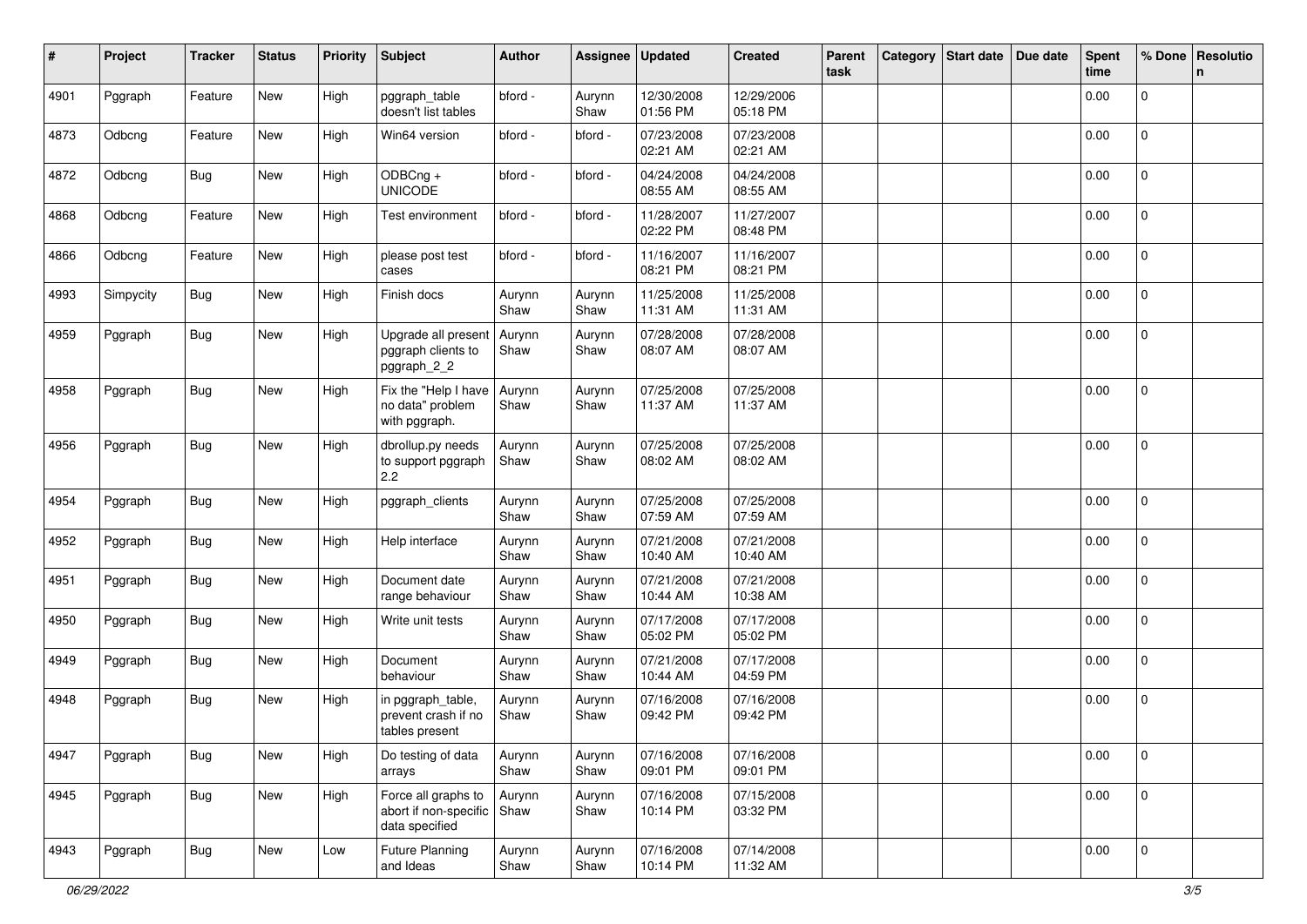| #    | Project      | <b>Tracker</b> | <b>Status</b>  | <b>Priority</b> | <b>Subject</b>                                                                                               | <b>Author</b>     | Assignee          | <b>Updated</b>         | <b>Created</b>         | Parent<br>task | Category | Start date                  | Due date                    | <b>Spent</b><br>time | % Done              | Resolutio<br>n |
|------|--------------|----------------|----------------|-----------------|--------------------------------------------------------------------------------------------------------------|-------------------|-------------------|------------------------|------------------------|----------------|----------|-----------------------------|-----------------------------|----------------------|---------------------|----------------|
| 4940 | Pggraph      | <b>Bug</b>     | New            | High            | Remove prefixes                                                                                              | Aurynn<br>Shaw    | Aurynn<br>Shaw    | 07/14/2008<br>11:05 AM | 07/14/2008<br>11:05 AM |                |          |                             |                             | 0.00                 | $\mathbf 0$         |                |
| 4937 | Pggraph      | Bug            | New            | High            | Modification of DB<br>Client code for date<br>ranges                                                         | Aurynn<br>Shaw    | Aurynn<br>Shaw    | 07/16/2008<br>10:14 PM | 07/14/2008<br>10:45 AM |                |          |                             |                             | 0.00                 | $\mathbf{0}$        |                |
| 4936 | Pggraph      | Bug            | New            | High            | Modify averaging<br>functions                                                                                | Aurynn<br>Shaw    | Aurynn<br>Shaw    | 07/14/2008<br>10:12 AM | 07/14/2008<br>10:11 AM |                |          |                             |                             | 0.00                 | $\mathbf{0}$        |                |
| 4933 | Pggraph      | Feature        | New            | Normal          | Feature requests,<br>pggraph                                                                                 | Aurynn<br>Shaw    | Aurynn<br>Shaw    | 03/12/2008<br>12:44 PM | 03/12/2008<br>12:44 PM |                |          |                             |                             | 0.00                 | 0                   |                |
| 4932 | Pggraph      | Feature        | New            | Normal          | Have pggraph<br>directly access Wiki<br>passwords                                                            | Aurynn<br>Shaw    | Aurynn<br>Shaw    | 12/31/2007<br>10:28 AM | 12/31/2007<br>10:28 AM |                |          |                             |                             | 0.00                 | 0                   |                |
| 5260 | PL/php       | <b>Bug</b>     | New            | High            | The function could<br>not return varchar<br>string -- When<br>there is function<br>definition in<br>includes | anthony<br>chen   |                   | 11/04/2011<br>08:57 AM | 11/02/2011<br>11:16 PM |                |          | 11/02/201<br>1              | 11/11/201<br>1              | 0.00                 | $\mathbf{0}$        |                |
| 5303 | postgres_fdw | Bug            | New            | Normal          | [SPAM] Good<br>shoes good prices                                                                             | Alvherre -        |                   | 05/11/2014<br>09:24 AM | 05/11/2014<br>09:24 AM |                |          |                             |                             | 0.00                 | $\mathbf{0}$        |                |
| 5255 | PL/php       | <b>Bug</b>     | New            | Normal          | support<br><b>TRUNCATE</b><br>triggers                                                                       | Álvaro<br>Herrera |                   | 05/21/2011<br>04:29 PM | 05/21/2011<br>04:29 PM |                |          | 05/21/201                   |                             | 0.00                 | $\mathbf 0$         |                |
| 4979 | PL/php       | Feature        | In<br>Progress | Normal          | Add support for<br>IN/OUT parameters                                                                         | Álvaro<br>Herrera | Alexey<br>Klyukin | 09/14/2011<br>11:21 AM | 12/05/2005<br>07:37 AM |                |          |                             | 09/13/201                   | 0.00                 | $\pmb{0}$           |                |
| 4972 | PL/php       | Bug            | In<br>Progress | Normal          | array $PHP \lt\gt P$ g<br>conversion is<br>broken                                                            | Álvaro<br>Herrera |                   | 05/21/2011<br>04:50 PM | 11/23/2005<br>11:48 AM |                |          |                             |                             | 0.00                 | $\mathbf 0$         |                |
| 4967 | PL/php       | Feature        | In<br>Progress | Normal          | Redesign memory<br>handling                                                                                  | Álvaro<br>Herrera |                   | 05/21/2011<br>04:50 PM | 11/16/2005<br>05:31 PM |                |          |                             |                             | 0.00                 | $\mathbf{0}$        |                |
| 5265 | pitrtools    | Feature        | New            | Normal          | Avoid the need to<br>manually edit<br>postgresql.conf<br>files                                               | Alexey<br>Klyukin | Alexey<br>Klyukin | 05/22/2013<br>05:40 AM | 09/17/2012<br>04:13 AM |                |          | 09/17/201<br>$\overline{c}$ | 09/30/201<br>$\overline{2}$ | 0.00                 | 0                   |                |
| 5263 | pitrtools    | Discussio<br>n | New            | Normal          | PITRTools ini<br>configuration files<br>are too complex                                                      | Alexey<br>Klyukin | Alexey<br>Klyukin | 05/22/2013<br>05:41 AM | 09/17/2012<br>04:03 AM |                |          | 09/17/201<br>$\overline{2}$ | 09/30/201<br>2              | 0.00                 | 0                   |                |
| 5259 | PL/php       | Feature        | New            | Normal          | Add support for<br>anonymous DO<br>blocks.                                                                   | Alexey<br>Klyukin |                   | 05/27/2011<br>05:52 AM | 05/27/2011<br>05:52 AM |                |          | 05/27/201<br>1              |                             | 0.00                 | $\mathsf{O}\xspace$ |                |
| 5258 | PL/php       | <b>Bug</b>     | New            | Normal          | Get rid of the<br>trusted PL/PHP                                                                             | Alexey<br>Klyukin |                   | 05/27/2011<br>05:43 AM | 05/27/2011<br>05:43 AM |                |          | 05/27/201                   |                             | 0.00                 | $\mathsf 0$         |                |